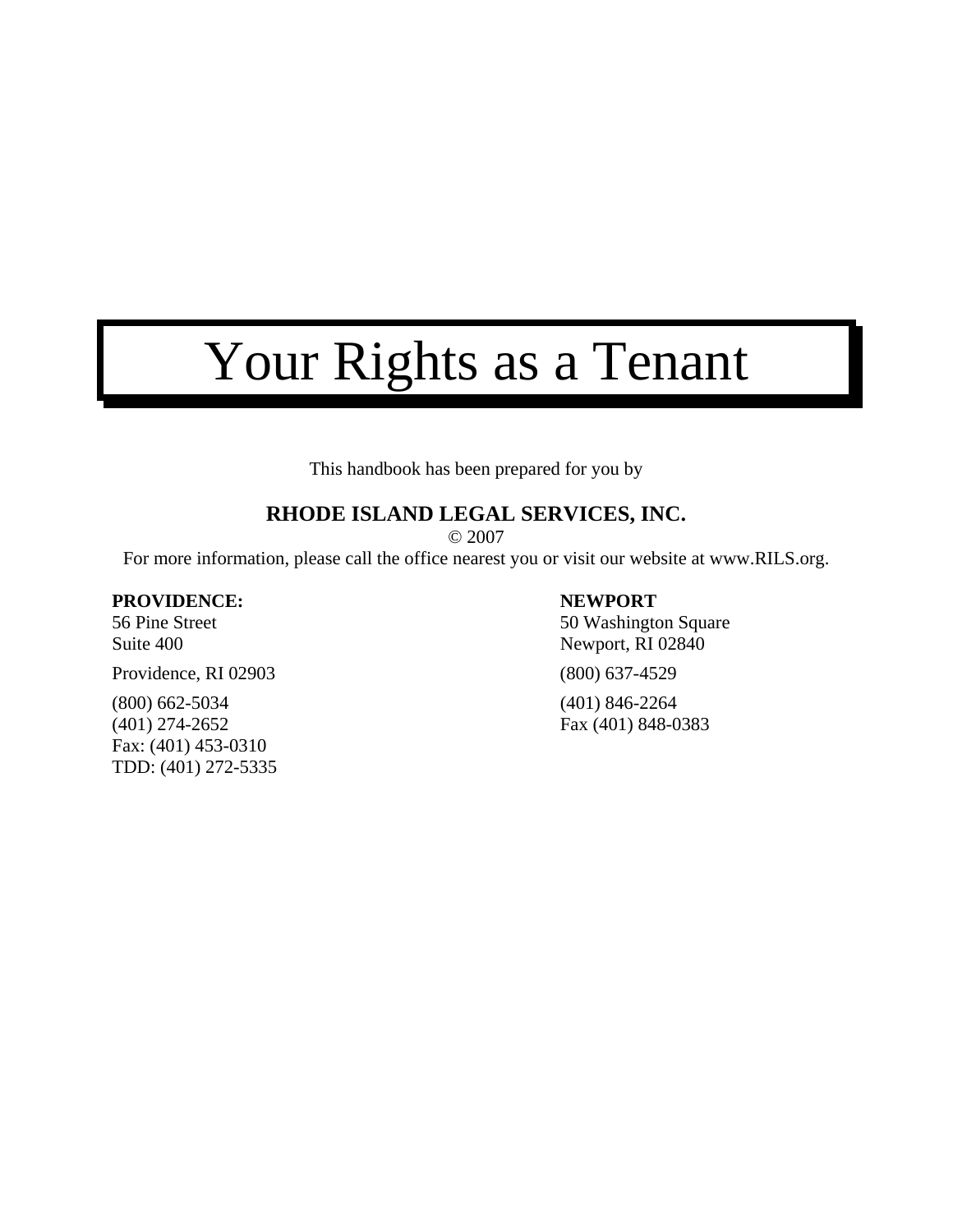## **YOUR RIGHTS AS A TENANT**

©2007 by Rhode Island Legal Services, Inc.

This page contains only a general overview of tenant's rights in Rhode Island. RILS has prepared other "self-help" materials for tenants to use. Some of these are referred to on this page. The previous page has links to other pages that contain more information on: applying for public and subsidized housing in Rhode Island; your security deposit rights; rent increase procedures; repairing problems in your apartment that your landlord refuses to fix; evictions for non-payment of rent; and evictions for reasons other than non-payment of rent including termination of tenancy. If you are an individual with a low income and you have a housing question that you don't see answered here, contact the RILS office nearest you for assistance.

#### **Section One: Moving In**

#### **THE SECURITY DEPOSIT CANNOT BE MORE THAN ONE MONTH'S RENT**

Your landlord can ask for a security deposit equal to the amount of your monthly rent. The landlord cannot get more than that by saying you must pay the last month's rent up front. For example, if your rent will be \$900, the landlord cannot ask you to pay more than \$900 for the security deposit.

You should get a receipt for the security deposit that states the amount you paid, the name and signature of the person you gave the money to, the address of the apartment and the date of payment.

#### **THE LANDLORD MUST TELL YOU WHO TO CONTACT IF THERE'S A PROBLEM**

The landlord must give you a written statement telling you the name, address and phone number of the manager of the apartment and of the owner (or person authorized to act in his/her behalf).

This is the person to contact if there is a problem with your apartment and the person to tell if you are planning on moving out.

#### **THE LANDLORD MUST TELL YOU IN ADVANCE IF S/HE WANTS TO ENTER YOUR APARTMENT**

Once you have moved in, the landlord cannot enter your apartment without telling you about it. The landlord must give you two days notice that s/he wants to come in. Generally, you must allow the landlord to enter the apartment as long as notice has been provided, and the request is reasonable. If there is an emergency, the landlord need not give you the advance notice. If the landlord continually makes requests to enter your apartment for the purpose of harassing you, you may be able to get a court order against this activity. Contact the RILS office nearest you for more information.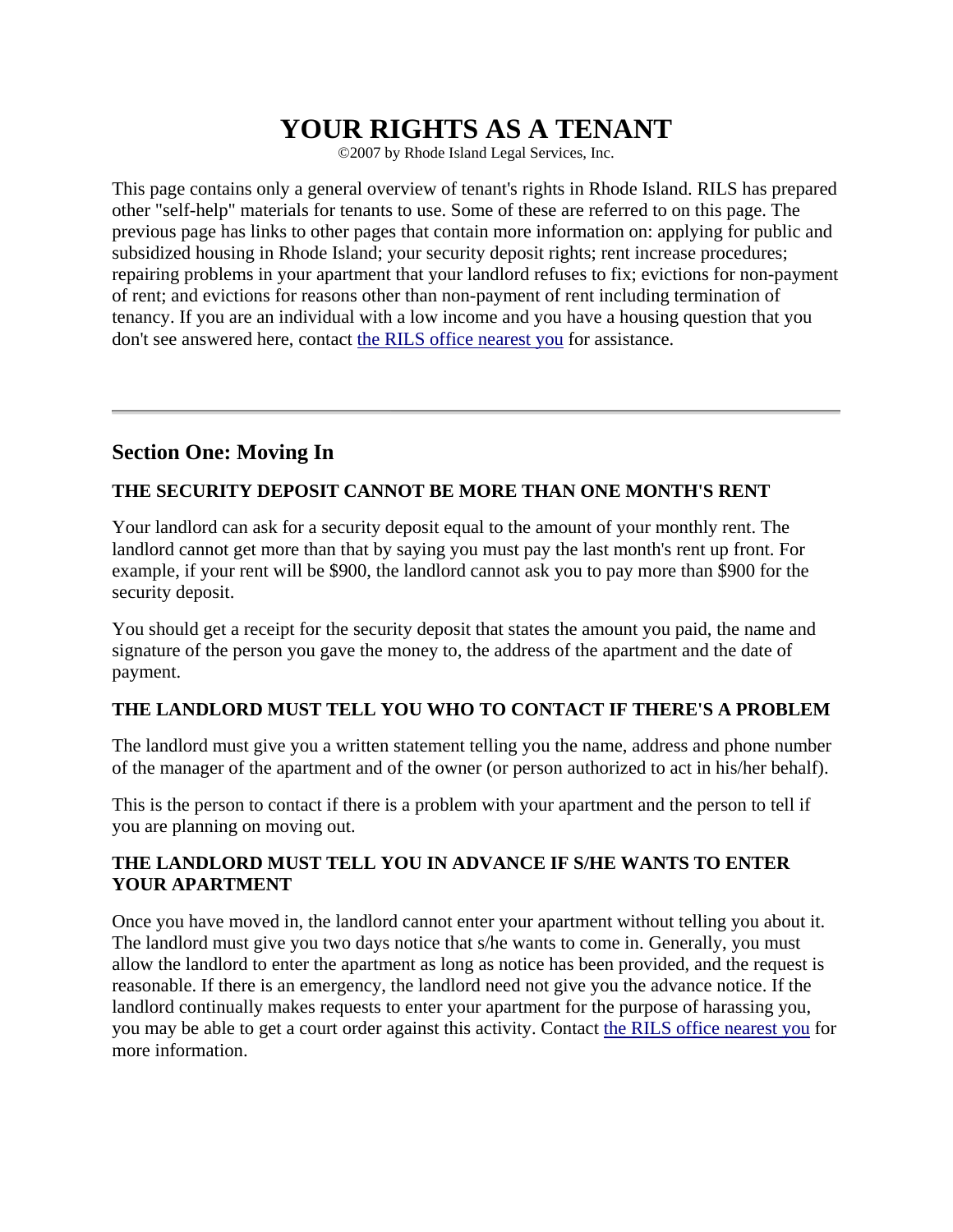#### **Section Two: Conditions**

#### **THE APARTMENT MUST BE IN GOOD CONDITION**

The law requires the landlord to keep your apartment in good repair. The state law says the landlord must provide safe heating, electrical and plumbing systems, provide garbage bins and keep the common areas (hallways and stairways) clean and safe. Also, your local city/town has a housing code which defines the landlord's responsibilities. You can get a copy of the code from your minimum code office, which is usually located at the city or town hall.

As a tenant, you are responsible for keeping your own apartment clean and safe and to use the plumbing, electrical and heating systems in a reasonable manner.

#### **IF THERE ARE PROBLEMS WITH THE APARTMENT**

If there are repairs which must be made in your apartment, it is a good idea to speak with the landlord first to request that he fix the problems. You should allow the landlord a reasonable time to make repairs. If the landlord will not make repairs, there are steps you can take to make repairs on your own and deduct the cost from the rent. You must follow the steps outlined below before deducting the cost of the repairs from your rent.

If there are serious problems with your apartment, you should call code enforcement immediately.

#### *Minor Repairs*

If there are minor repairs that must be made in your apartment and the landlord will not perform the work, you can have the repairs made and deduct the cost from your rent. The most you can deduct for repairs is \$125. Except in the case of an emergency repair, you must tell the landlord about the problem in writing and give him/her 20 days to fix it.

If there is an emergency minor repair (one which represents an immediate danger or severe hardship) which must be made, you do not need to give the landlord advance written notice and you do not need to wait the 20 days. However, you must still try to notify your landlord first and give him/her a chance to fix the problem.

Since you will not be paying the full amount of rent if you use this "repair and deduct" rule, the landlord may try to bring an eviction action for non-payment. It is very important, therefore, to follow the required steps before you use the rule. See Repairing Problems in Your Apartment for more detailed information on the repair and deduct rule.

#### *Essential Service Repair*

The landlord is responsible for keeping the appliances which provide heat, hot water, gas and electricity in good repair. Depending on your agreement, you or the landlord may be responsible for paying for the service.

If the landlord fails to keep the system in good repair (e.g., the boiler breaks down) or fails to provide the heat, gas or electricity as you and he agreed, then you can arrange for the repair to be made or the service to be provided and deduct the cost from your rent. The \$125 limitation does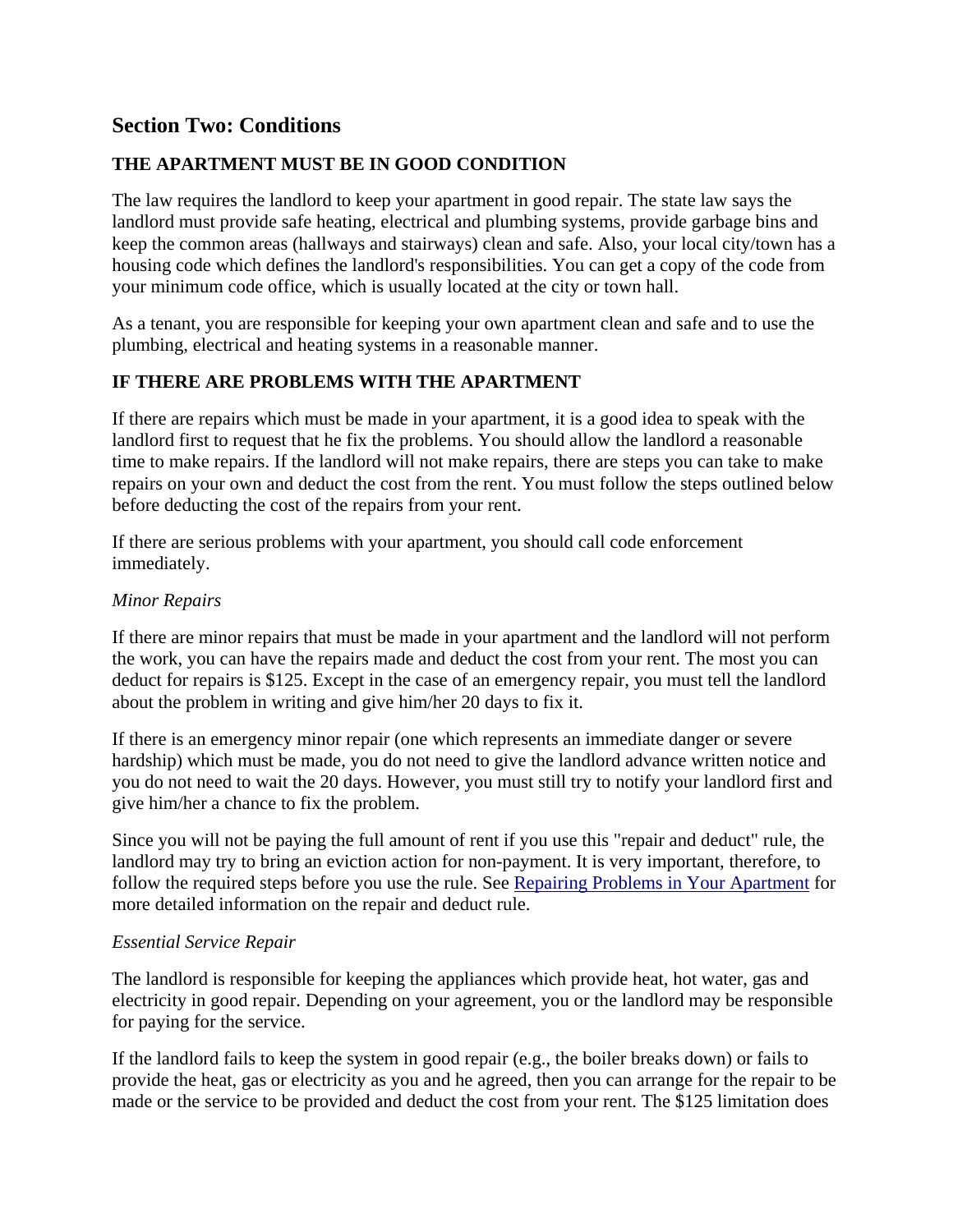not apply in situations involving essential services. As for minor repairs, you must first try to notify the landlord and give him/her a chance to fix the problem. However, you do not have to wait twenty days to repair the problem if you cannot get in touch with the landlord or s/he refuses to correct the problem.

If you cannot afford the cost of the repair (e.g., the plumbing system needs to be replaced) and the landlord refuses to fix the problem, another option is to move into substitute housing and hold the landlord responsible for the cost. The landlord will not be liable for an amount in excess of the rent.

You probably will have to go to court against the landlord to recover the cost of substitute housing since it is unlikely that s/he will reimburse you voluntarily. You do not need to pay rent during the time your apartment is uninhabitable because the landlord fails to provide an essential service. If you feel you need to move out temporarily, call your local code enforcement office and the RILS office nearest you.

#### **CONTACTING THE CODE ENFORCEMENT OFFICE**

The local code enforcement office (also called minimum code office) is responsible for responding to tenants' complaints about the landlord's failure to keep the apartment in safe and habitable condition.

If there are any serious problems with your apartment, you should contact the local code office (call city/town hall) and ask that the code officer inspect your building.

If the code officer finds violations, s/he should notify the landlord in writing about the problem and specify the time in which the problem must be corrected. An emergency violation (e.g., no heat) should be corrected immediately.

If the violation threatens your health or safety, the code office should allow you to pay rent to the code office instead of to the landlord. This is called paying the rent into escrow. You may want to use this process if the problems in your apartment are too bad and would cost so much to fix that you cannot use the "repair and deduct" rule described above. If the code office tells you there is no rent escrow program, call us at RILS.

If your apartment is in very bad condition, the housing code office may condemn it as being uninhabitable. If you are told you must move out, the code office is responsible for helping you relocate. If they do not, call us at RILS.

It is your right to call code enforcement and to have an inspection. It is illegal for the landlord to evict you for exercising this right. If the landlord starts an eviction action against you because you called code enforcement, you should list this as a defense to stop the eviction.

#### **Section Three: RENT**

There is no rent control in Rhode Island, so a landlord is free to set the rent at whatever s/he decides.

You and the landlord can agree on the date that rent will be paid. If your rent is more than 15 days late, you can be evicted for non-payment and the landlord can use a quick court proceeding.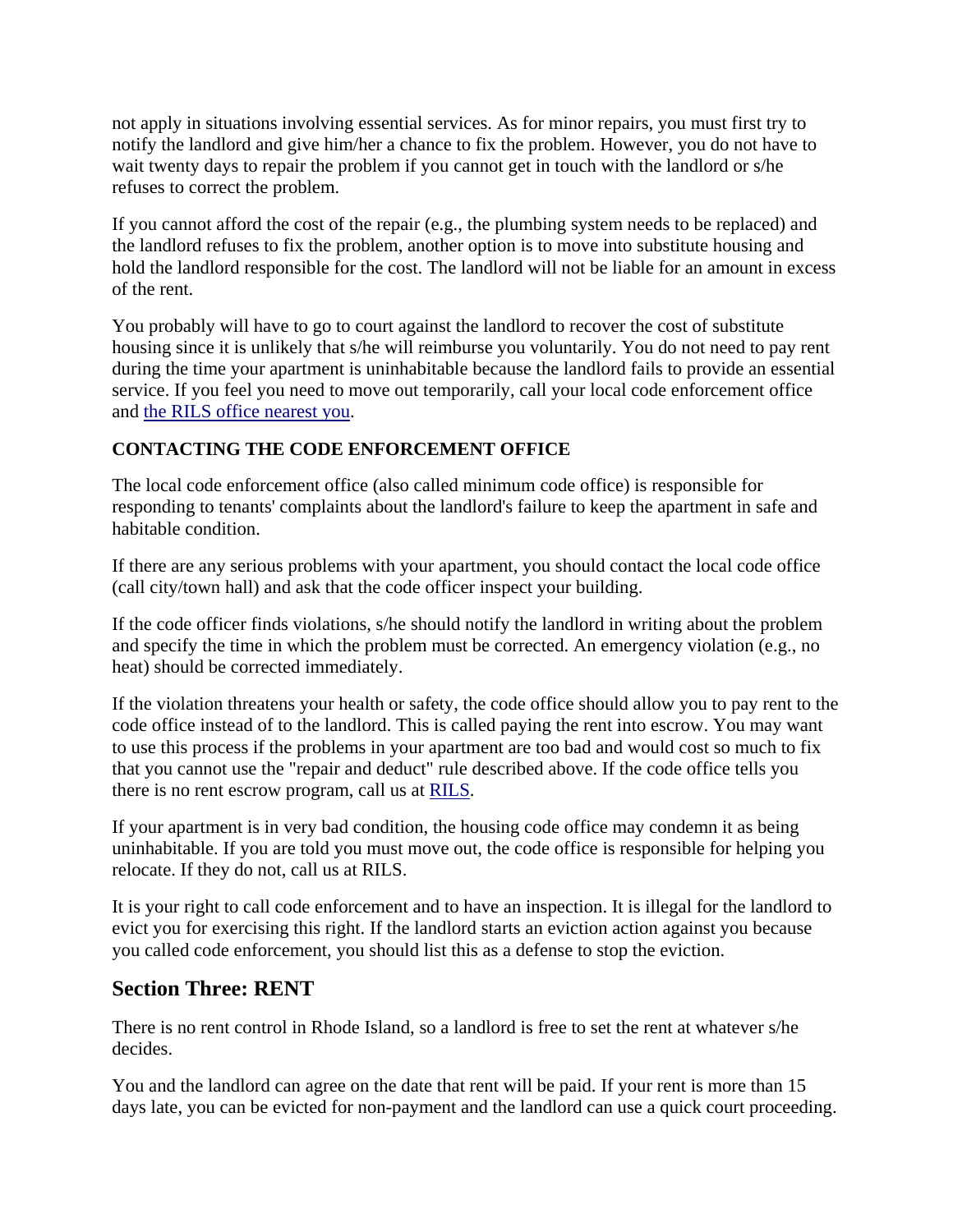(See Section Four, below) You should **always** get a receipt when you pay rent and keep the receipts in a safe place.

Your landlord is allowed to increase the rent by any amount as long as the increase is not for an illegal reason (e.g., to retaliate against you for calling the code office) and as long as the landlord follows proper procedures. Your landlord must give written notice of the proposed increase at least 30 days before the effective date.( 60 days if you are over age 62.)

You can then choose whether you will stay in the apartment and pay the higher rent or leave the apartment. You should let your landlord know whether or not you will pay the higher rent. If you will not, you should still offer the landlord the old rent on the day it is due. Your landlord will probably refuse to accept the rent. However, by offering the old rent, you will prevent the landlord from winning a non-payment eviction by claiming that you failed to pay rent. For more information on rent increases, see Rent Increase Procedures.

#### **Section Four: EVICTIONS**

#### **YOU HAVE THE RIGHT TO STAY IN YOUR APARTMENT UNTIL A JUDGE ORDERS YOU TO LEAVE**

When you rent an apartment, you have the right to stay there until the landlord gets a court order stating that you must leave. Generally, the landlord does not need a reason to evict you, but must follow the proper procedures. (If you have a written lease, you cannot be evicted until the lease ends, unless you break one of the conditions of the lease.) Also, the landlord cannot evict you for an illegal reason (for example, for calling the code office or forming a tenant's organization).

#### **SELF HELP EVICTIONS ARE ILLEGAL**

It is illegal for the landlord to try to force you out of your apartment by changing the locks, shutting off the gas or taking other actions to try to make you leave. This is called a "self help eviction." If the landlord does this, you should immediately call the police. They should be willing to protect your right to remain in the apartment unless the landlord has a court order for your eviction. You can also go to court to get a judge to order the landlord to let you back into the apartment and you can sue the landlord for money damages. You may want to hire an attorney to represent you (the judge can order the landlord to pay your attorney's fees) or you can go to court on your own, without a lawyer. Rhode Island Legal Services has prepared court forms and instructions for you to use to stop the self help eviction. If your landlord is attempting a self help eviction, contact the RILS office nearest you for assistance.

#### **EVICTION PROCESS:**

#### **Before Court:**

#### *1. Non-Payment of Rent Case*

If you are more than 15 days behind in rent, the landlord can use a quick court process to try to evict you.

Before the landlord starts a court case, s/he must give you a written notice demanding that you pay the rent. As long as you pay the rent within 5 days of the date on the notice, the landlord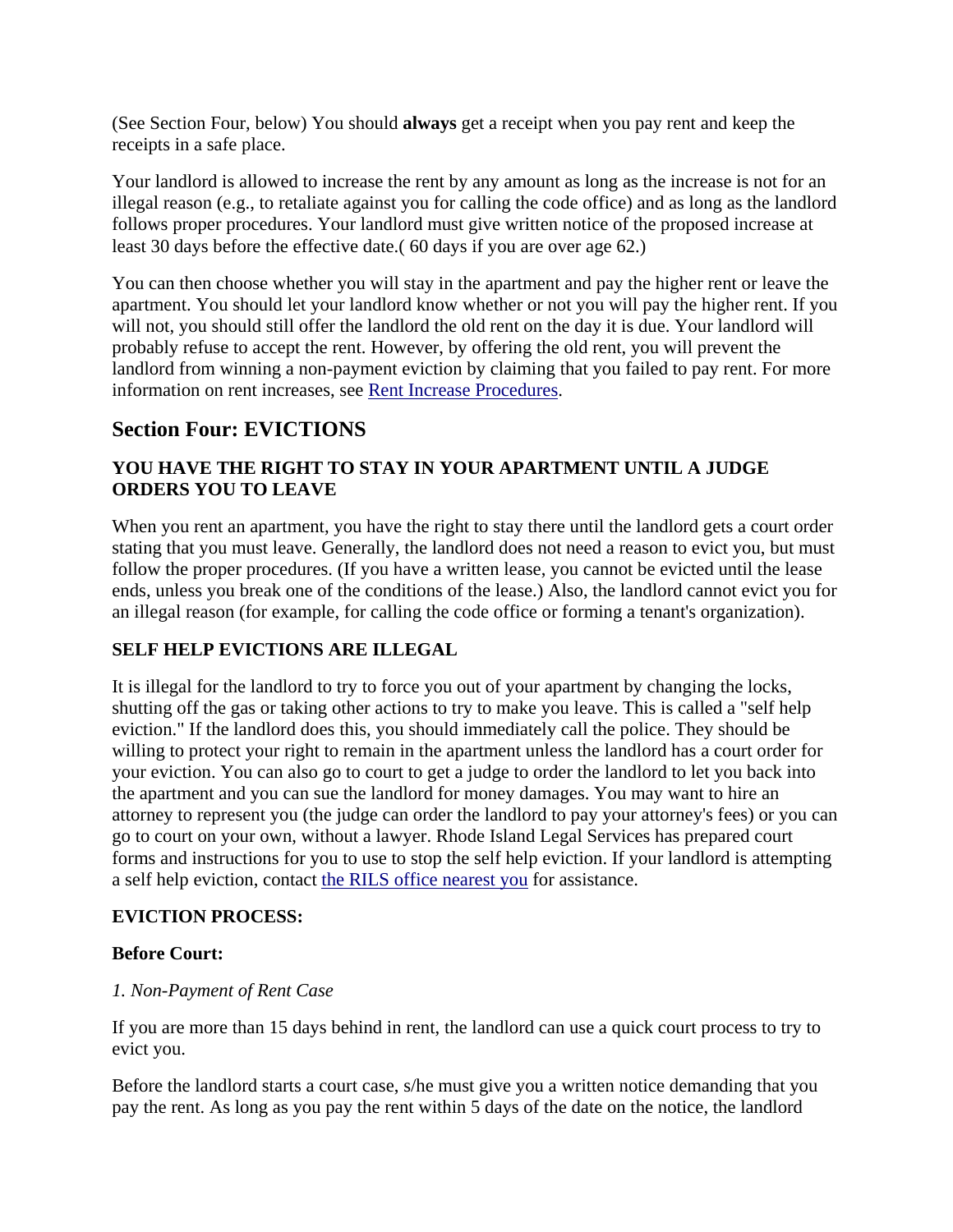should not start an eviction case. If s/he does, you should go to court and tell the judge that you paid the rent. The judge should dismiss the case against you and you should win.

If you do not pay the rent within five days, the landlord will start an eviction case. The first notice you will have of the case is when you receive legal papers from a sheriff or constable. You should also receive a copy of the papers in the mail from the clerk of court. The papers will include a Complaint (describing why the landlord wants to evict you), and a Summons (telling you the date to be in court). You will also receive a form Answer. This is for you to fill out to tell your side of the story and to tell the judge any legal reasons why you should not be evicted. (These legal reasons are called "defenses.") Some of the defenses are that you have paid (or offered to pay) the rent, your landlord did not send you the 5-day demand letter, your apartment is in bad condition, or you used the repair and deduct rule. The court date will be 9 days after the date the clerk or landlord mailed you the legal papers.

The most important thing is for you to go to court on the day of the hearing even if you and the landlord make an agreement. If you can pay the rent and court costs (usually \$105) on the day of the hearing, you can stop the eviction. You can have an attorney represent you at court or you can represent yourself. Rhode Island Legal Services has prepared instructions for filling out the Answer and representing yourself in court. See Eviction Procedures for Non-payment of Rent for more information about non-payment evictions. If you are being evicted for non-payment of rent, contact the RILS office nearest you for assistance.

#### *2. Other Eviction Cases*

If you are not behind in your rent and the landlord wants to evict you, s/he must first send you a written "notice to quit" which asks you to move out of your apartment. The notice must state the date on which you should move. To be legal, the date must be the date you normally would pay rent. The landlord must send you the notice far enough in advance as required by law. If you pay rent monthly, you must be given the notice 30 days before the date you need to leave. If you pay weekly, you must be given at least 10 days advance notice.

If you have not moved out of the apartment by the date listed in the notice, then the landlord must begin court proceedings to evict you. He cannot just order you to leave or change your lock. You will receive a Summons and Complaint served by a sheriff or constable. You will have 20 days from the day you receive the legal papers to answer the Complaint. A blank Answer will be delivered to you with the Summons and Complaint. It is very important for you to file an Answer with the court so that you will be informed of the trial date. If you do not file the Answer, you may automatically lose the case.

After you file the Answer, the landlord's attorney will schedule the trial. Depending on how quickly s/he acts, the trial can be held as soon as one week after you file your Answer.

You can have a lawyer represent you at the trial, or you can represent yourself. Rhode Island Legal Services has prepared instructions for filling out the Answer and representing yourself in court. See Eviction Procedures for Reasons Other Than Non-payment of Rent for further information about these types of evictions. If you are being evicted for reasons other than nonpayment of rent, contact the RILS office nearest you for assistance.

#### **At Court:**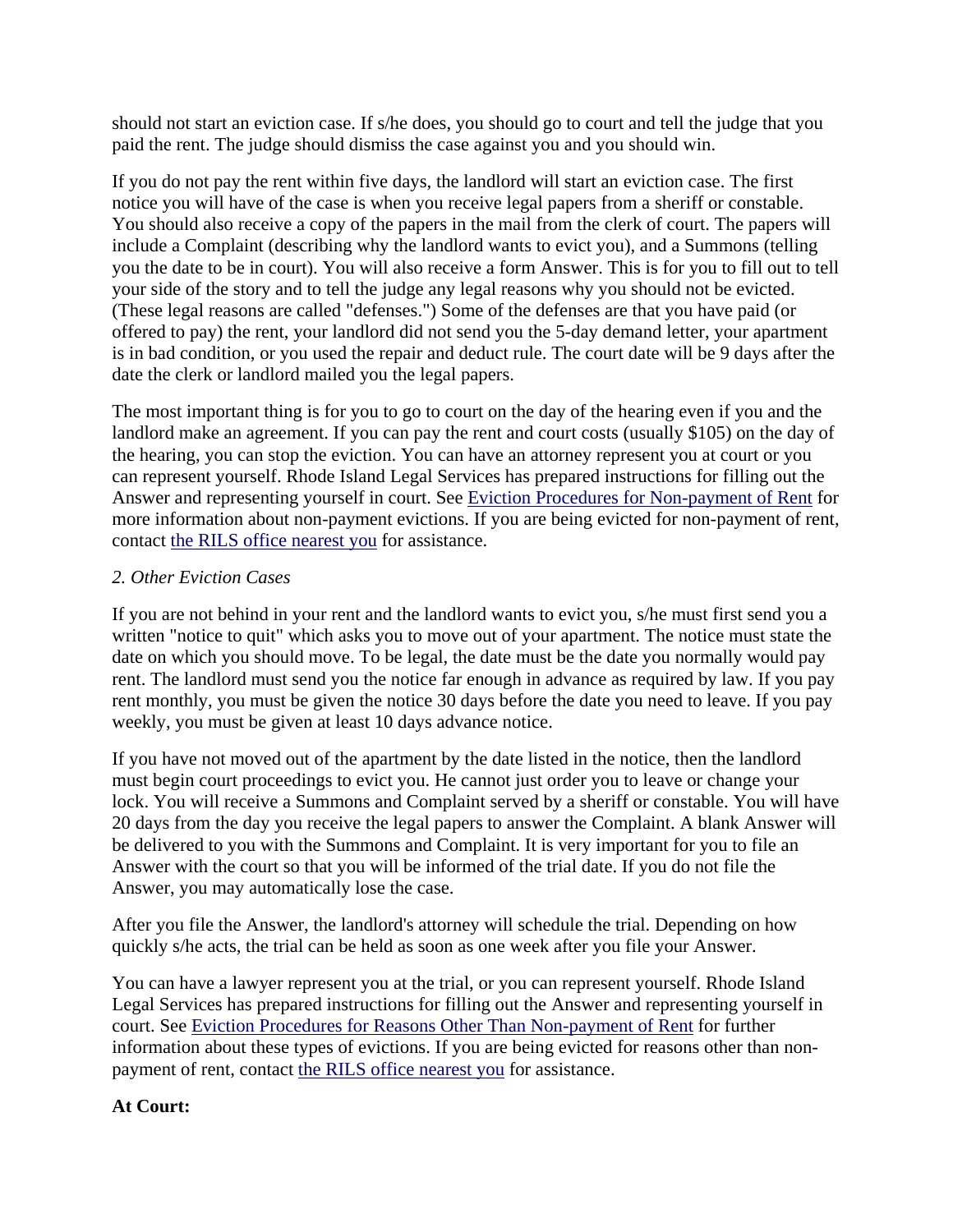You should always go to court for the trial on your eviction, even if you think you have worked things out with your landlord. Even if you do not have a defense to stop the eviction, you may be able to work out an agreement with the landlord for more time to move out, or you can ask the judge for additional time.

If you make an agreement with the landlord, you should be sure to have the agreement put in writing. If you cannot reach an agreement, the judge will hold a trial. If you have defenses, you will present them after the landlord presents his/her case. If you win, you should get a paper called a judgment which states that the eviction cannot take place. If the landlord wins and the judge allows the eviction, the landlord can have you evicted on the sixth day after the trial. If you want more time, you need to tell the judge at the time of the trial the reasons you need more time to move out (for example, the efforts you have made to find a new place, hardship to children, etc.). The legal language is to ask for a "stay of execution."

#### **Appeals:**

If you lose the trial, you can appeal the case from the District Court to the Superior Court. You have five days from the date of the trial to file your appeal. It costs around \$160 to file the appeal. If you cannot afford the fee, you can ask the judge to "waive" it. Rhode Island Legal Services has forms to use in filing the appeal and waiving the court costs. Contact the RILS office nearest you for assistance in filling out the forms for an appeal and fee waiver. While the appeal is pending, you can stay in your apartment, but you need to pay the rent to your landlord in full and on time, as it becomes due. If you fail to pay the rent as it come due, your appeal will be dismissed and you will be evicted.

#### **After Court:**

If you lose the eviction trial, the landlord can have the sheriff evict you on the sixth day after the trial or on the date that the stay runs out. You may not receive any prior notice from the sheriff that he is coming to move you out.

You should try to move out before the sheriff comes. If he moves your property into storage, you will have to pay moving and storage costs to get back your property. These costs can run between \$900 to \$2,500, depending on how much stuff you have. If you receive FIP, GPA, or SSI, the DHS may be able to pay for the cost of moving your property before it is put into storage. You should contact your welfare worker immediately after losing the court trial to arrange for moving your property out of the apartment.

### **Section Five: MOVING OUT**

When you decide to leave your apartment, you should try to give your landlord advance written notice that you are moving. If you pay monthly, you should give 30 days notice. If you pay weekly, you should give 10 days notice. If you do not give adequate notice, the landlord may try to keep your security deposit to pay for rent. If you have a written lease and move out prior to the end of the term of the lease, your landlord may try to sue you for any lost rent he incurs during the term of the lease from the time of your departure until he finds a new tenant.

Before leaving, you should make a list describing the condition of the apartment. Have a friend view the apartment just before you leave, if possible.